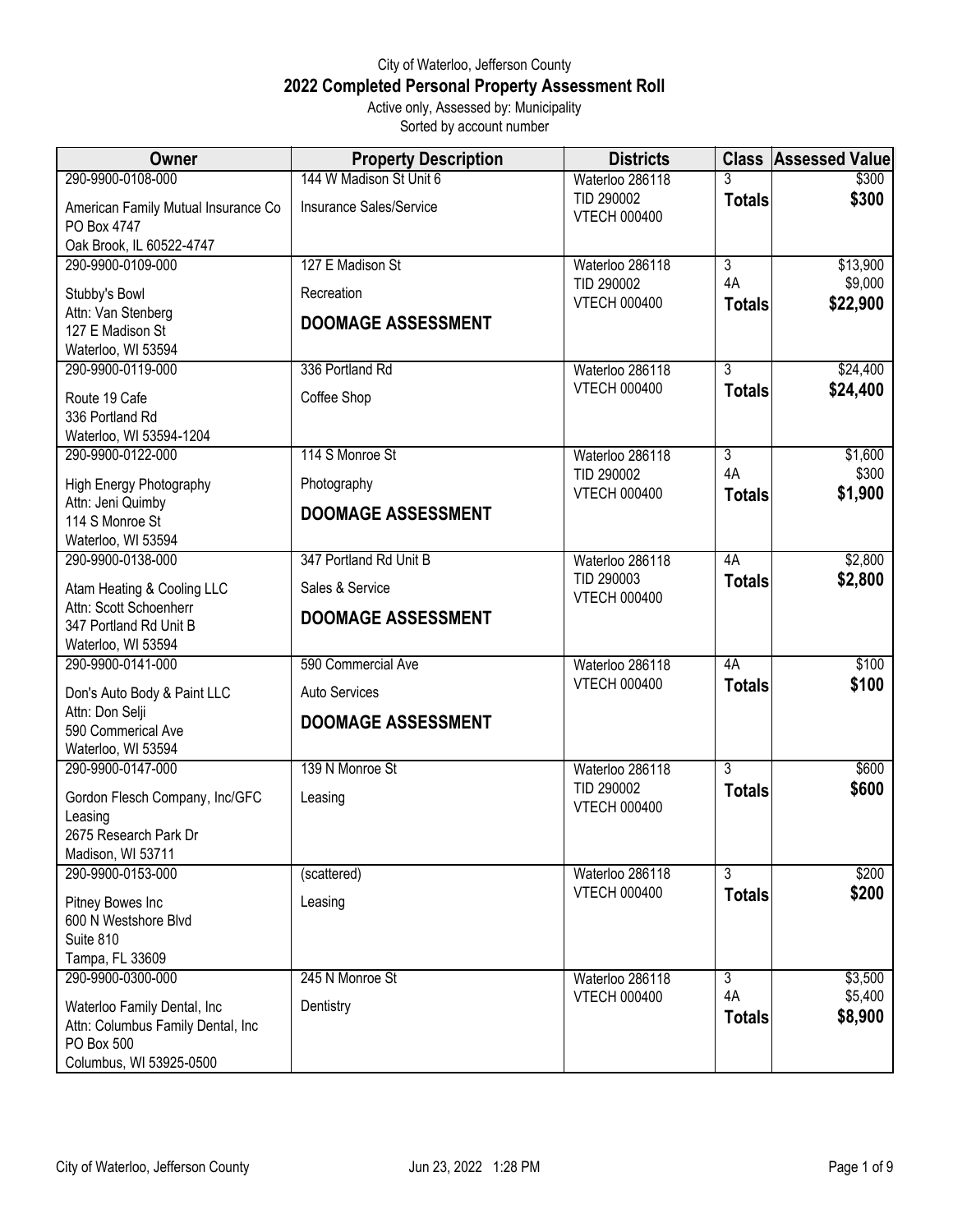| Owner                                      | <b>Property Description</b> | <b>Districts</b>                  | <b>Class</b>        | <b>Assessed Value</b> |
|--------------------------------------------|-----------------------------|-----------------------------------|---------------------|-----------------------|
| 290-9900-0411-000                          | 104 E Madison St            | Waterloo 286118                   | 3                   | \$8,600               |
| Ayala, Gregorio                            | Retail                      | TID 290002<br><b>VTECH 000400</b> | 4A<br><b>Totals</b> | \$200<br>\$8,800      |
| d.b.a. Ayalas Market                       |                             |                                   |                     |                       |
| 104 E Madison St<br>Waterloo, WI 53594     |                             |                                   |                     |                       |
| 290-9900-0413-000                          | 112 W Madison St            | Waterloo 286118                   | $\overline{3}$      | \$6,300               |
|                                            |                             | TID 290002                        | <b>Totals</b>       | \$6,300               |
| K Press & Trends<br>112 W Madison St       | Sales & Service             | <b>VTECH 000400</b>               |                     |                       |
| Waterloo, WI 53594                         | <b>DOOMAGE ASSESSMENT</b>   |                                   |                     |                       |
| 290-9900-0415-000                          | 144 W Madison St Unit 4     | Waterloo 286118                   | 3                   | \$1,600               |
| <b>AVID Risk Solutions Inc.</b>            | Insurance Sales/Service     | TID 290002                        | 4A                  | \$0                   |
| 2501 Parmenter St Ste 200A                 |                             | <b>VTECH 000400</b>               | <b>Totals</b>       | \$1,600               |
| Miiddleton, WI 53562                       |                             |                                   |                     |                       |
| 290-9900-2400-000                          | 210 W Madison St            | Waterloo 286118                   | $\overline{3}$      | \$82,500              |
| Farmers & Merchants State Bank             | <b>Financial Services</b>   | <b>VTECH 000400</b>               | <b>Totals</b>       | \$82,500              |
| Attn: William T Hogan                      |                             |                                   |                     |                       |
| 210 W Madison St                           |                             |                                   |                     |                       |
| Waterloo, WI 53594<br>290-9900-2500-000    | 203 W Madison St            | Waterloo 286118                   | $\overline{3}$      | \$1,200               |
|                                            |                             | TID 290002                        | 4A                  | \$0                   |
| Holzhueter, Korby                          | Bar                         | <b>VTECH 000400</b>               | <b>Totals</b>       | \$1,200               |
| d.b.a. Madison St Pub<br>59 London Rd      |                             |                                   |                     |                       |
| Cambridge, WI 53523                        |                             |                                   |                     |                       |
| 290-9900-2800-000                          | 105 Highland Ter            | Waterloo 286118                   | $\overline{3}$      | \$7,400               |
| Dean Health Systems Inc                    | <b>Medical Services</b>     | <b>VTECH 000400</b>               | 4A                  | \$38,000              |
| PO Box 259443                              |                             |                                   | <b>Totals</b>       | \$45,400              |
| Madison, WI 53725-9443                     |                             |                                   |                     |                       |
| 290-9900-4400-000                          | (scattered)                 | Waterloo 286118                   | $\overline{3}$      | \$2,100               |
| Badger Music & Equipment                   | Vending                     | <b>VTECH 000400</b>               | <b>Totals</b>       | \$2,100               |
| Attn: Fred Kluever                         |                             |                                   |                     |                       |
| 3796 Highridge Rd<br>Madison, WI 53704     |                             |                                   |                     |                       |
| 290-9900-4400-100                          | 115 Portland Rd             | Waterloo 286118                   | 3                   | \$76,400              |
|                                            | Convenience Store           | <b>VTECH 000400</b>               | 4A                  | \$100                 |
| Kwik Trip, Inc<br>d.b.a. Kwik Trip #366    |                             |                                   | <b>Totals</b>       | \$76,500              |
| 1626 Oak St                                |                             |                                   |                     |                       |
| La Crosse, WI 54602-2107                   |                             |                                   |                     |                       |
| 290-9900-4403-000                          | 810 N Monroe St             | Waterloo 286118                   | $\overline{3}$      | \$39,800              |
| Waterloo Piggly Wiggly LLC                 | Retail                      | TID 290004<br><b>VTECH 000400</b> | 4A<br><b>Totals</b> | \$300<br>\$40,100     |
| 810 N Monroe St                            |                             |                                   |                     |                       |
| Waterloo, WI 53594                         | 300 W Madison St            | Waterloo 286118                   | $\overline{3}$      |                       |
| 290-9900-4800-000                          |                             | <b>VTECH 000400</b>               | 4A                  | \$2,400<br>\$100      |
| Loeder Oil Co Inc                          | Convenience Store           |                                   | <b>Totals</b>       | \$2,500               |
| 160 Sandy Beach Rd<br>Lake Mills, WI 53551 |                             |                                   |                     |                       |
| 290-9900-5100-000                          | 750 S Monroe St             | Waterloo 286118                   | $\overline{3}$      | \$35,900              |
|                                            |                             | <b>VTECH 000400</b>               | 4A                  | \$4,700               |
| McKay Nursery Co<br>Attn: Tim Jonas        | Nursery                     |                                   | <b>Totals</b>       | \$40,600              |
| PO Box 185                                 |                             |                                   |                     |                       |
| Waterloo, WI 53594-0185                    |                             |                                   |                     |                       |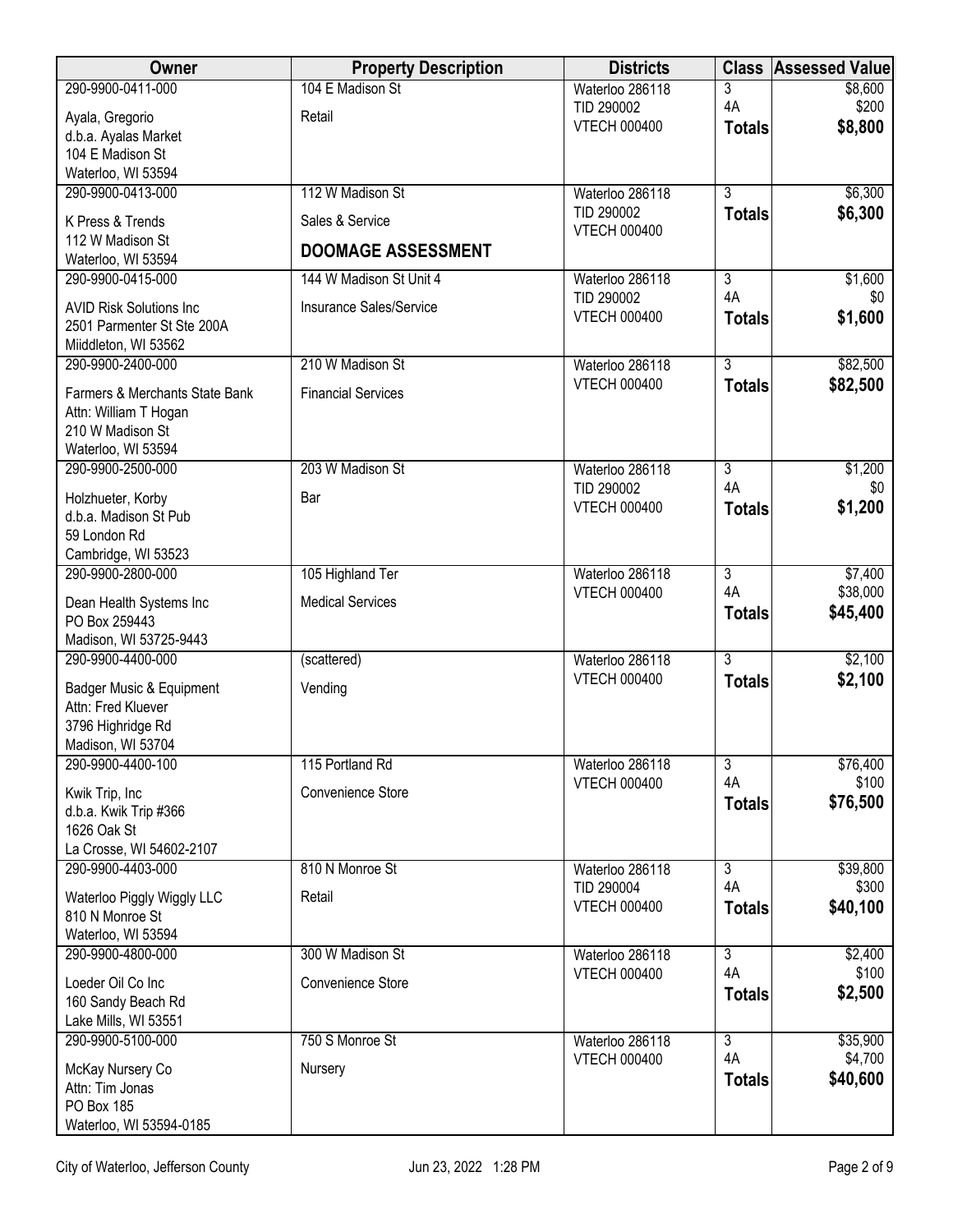| Owner                                                       | <b>Property Description</b> | <b>Districts</b>                  | <b>Class</b>         | <b>Assessed Value</b> |
|-------------------------------------------------------------|-----------------------------|-----------------------------------|----------------------|-----------------------|
| 290-9900-5301-000                                           | 305 W Madison St            | Waterloo 286118                   | 3                    | \$8,300               |
| Howie's Hardware                                            | Retail                      | TID 290002                        | <b>Totals</b>        | \$8,300               |
| 305 W Madison St                                            |                             | <b>VTECH 000400</b>               |                      |                       |
| Waterloo, WI 53594                                          |                             |                                   |                      |                       |
| 290-9900-5301-500                                           | 116 E Madison St            | Waterloo 286118                   | $\overline{3}$       | \$2,000               |
| Micro Graphics Inc                                          | Services                    | TID 290002                        | 4A                   | \$400                 |
| Attn: William L Collins                                     |                             | <b>VTECH 000400</b>               | <b>Totals</b>        | \$2,400               |
| PO Box 125                                                  |                             |                                   |                      |                       |
| Waterloo, WI 53594-0125                                     |                             |                                   |                      |                       |
| 290-9900-5800-000                                           | 125 W Madison St            | Waterloo 286118                   | $\overline{3}$<br>4A | \$26,100              |
| Avestar Credit Union                                        | <b>Financial Services</b>   | TID 290002<br><b>VTECH 000400</b> |                      | \$5,600               |
| 125 W Madison St                                            | <b>DOOMAGE ASSESSMENT</b>   |                                   | <b>Totals</b>        | \$31,700              |
| Waterloo, WI 53549                                          |                             |                                   |                      |                       |
| 290-9900-6000-000                                           | 143 Washington St           | Waterloo 286118                   | $\overline{3}$       | \$9,800               |
| Pederson-Nowatka Funeral Home                               | <b>Funeral Services</b>     | <b>VTECH 000400</b>               | 4A                   | \$200                 |
| PO Box 542                                                  |                             |                                   | <b>Totals</b>        | \$10,000              |
| 213 S Fifth St                                              |                             |                                   |                      |                       |
| Watertown, WI 53094                                         |                             |                                   |                      |                       |
| 290-9900-6402-000                                           | 151 N Monroe St             | Waterloo 286118                   | $\overline{3}$       | \$1,900               |
| Coaches Alley LLC                                           | Bar                         | TID 290002<br><b>VTECH 000400</b> | <b>Totals</b>        | \$1,900               |
| d.b.a. Coaches Alley Bar & Grill                            |                             |                                   |                      |                       |
| Attn: Lori Gorder                                           |                             |                                   |                      |                       |
| 151 N Monroe St                                             |                             |                                   |                      |                       |
| Waterloo, WI 53594<br>290-9900-7500-000                     | 139 N Monroe St             | Waterloo 286118                   | $\overline{3}$       | \$2,300               |
|                                                             |                             | TID 290002                        | 4A                   | \$100                 |
| Service Insurance Agency LLC                                | Insurance Sales/Service     | <b>VTECH 000400</b>               | <b>Totals</b>        | \$2,400               |
| Attn: Trent A Haldiman<br><b>PO Box 173</b>                 |                             |                                   |                      |                       |
| Waterloo, WI 53594-0173                                     |                             |                                   |                      |                       |
| 290-9900-7700-000                                           | 127 Central Ave             | Waterloo 286118                   | $\overline{3}$       | \$140,100             |
|                                                             |                             | <b>VTECH 000400</b>               | 4A                   | \$35,900              |
| EVO Transportation                                          | Trucking                    |                                   | <b>Totals</b>        | \$176,000             |
| d.b.a. Sheehy Mail Contractors Inc<br>Attn: Alisa Schneider | <b>DOOMAGE ASSESSMENT</b>   |                                   |                      |                       |
| 8285 W Lake Pleasant Pkwy                                   |                             |                                   |                      |                       |
| Peoria, IL 85382                                            |                             |                                   |                      |                       |
| 290-9900-8207-000                                           | 580 Knowlton St             | Waterloo 286118                   | $\overline{3}$       | \$900                 |
| Waterloo Apartments, LLC                                    | Rentals                     | <b>VTECH 000400</b>               | <b>Totals</b>        | \$900                 |
| 715 Morgan St                                               |                             |                                   |                      |                       |
| Clyman, WI 53016-0000                                       |                             |                                   |                      |                       |
| 290-9900-8300-000                                           | 807 Lum Ave                 | Waterloo 286118                   | $\overline{3}$       | \$1,500               |
| Little Bears Childcare LLC                                  | Child Care                  | <b>VTECH 000400</b>               | 4A                   | \$900                 |
| Attn: Terry Kuhl                                            |                             |                                   | <b>Totals</b>        | \$2,400               |
| 807 Lum Ave                                                 |                             |                                   |                      |                       |
| Waterloo, WI 53594                                          |                             |                                   |                      |                       |
| 290-9900-9300-000                                           | 801 Canal Rd                | Waterloo 286118                   | $\overline{3}$       | \$17,600              |
| Waterloo Veterinary Care, Inc                               | <b>Veterinary Services</b>  | <b>VTECH 000400</b>               | 4A                   | \$500                 |
| 801 Canal Rd                                                |                             |                                   | <b>Totals</b>        | \$18,100              |
| Waterloo, WI 53594                                          |                             |                                   |                      |                       |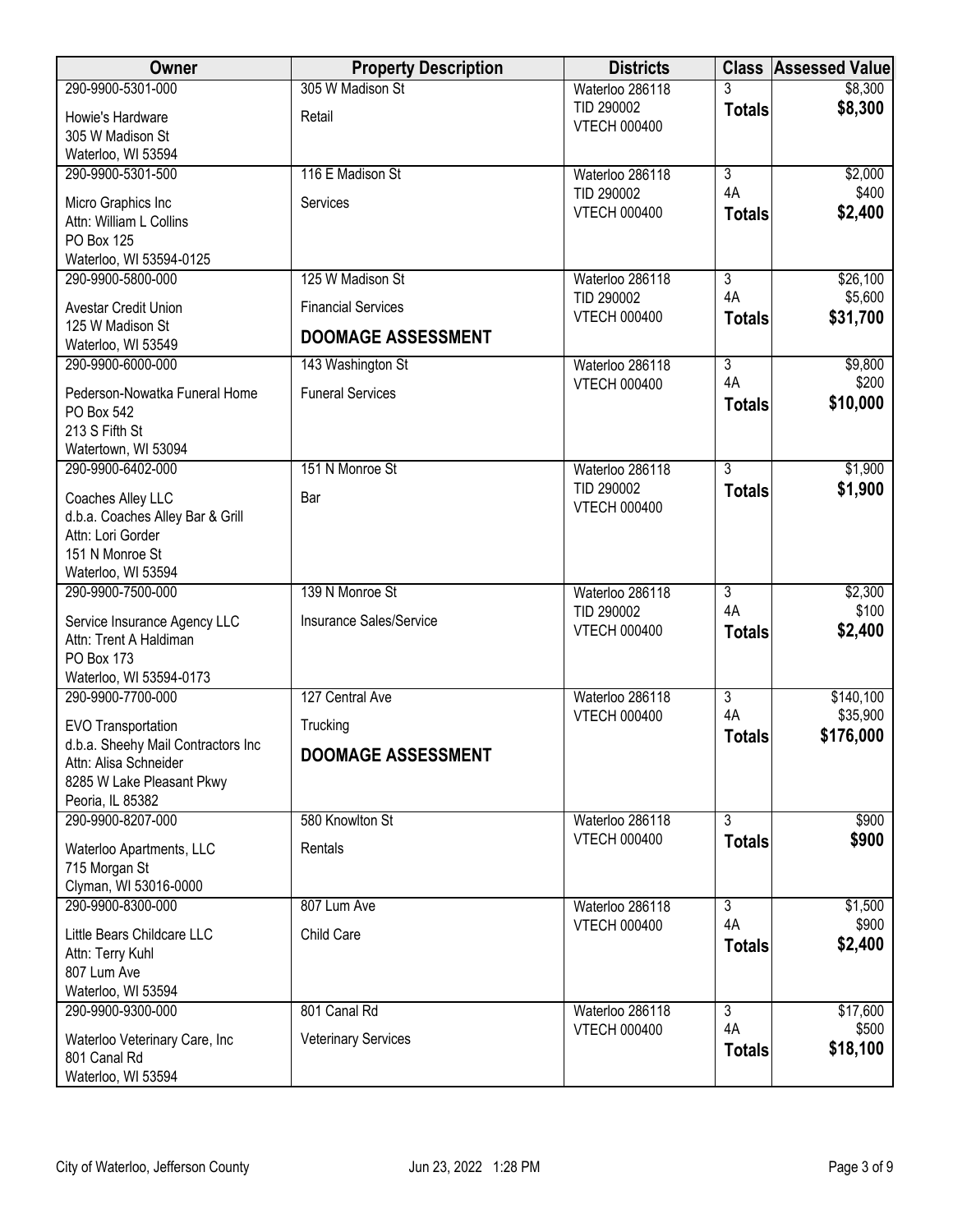| <b>Owner</b>                                                     | <b>Property Description</b> | <b>Districts</b>                  |                                 | <b>Class Assessed Value</b> |
|------------------------------------------------------------------|-----------------------------|-----------------------------------|---------------------------------|-----------------------------|
| 290-9900-9911-000                                                | 347 Portland Rd             | Waterloo 286118                   |                                 | \$1,600                     |
| Life Change Nutrition LLC                                        | Retail                      | TID 290003<br><b>VTECH 000400</b> | <b>Totals</b>                   | \$1,600                     |
| Attn: Tama Griffin                                               | <b>DOOMAGE ASSESSMENT</b>   |                                   |                                 |                             |
| 347 Portland Rd                                                  |                             |                                   |                                 |                             |
| Waterloo, WI 53594<br>290-9900-9917-000                          | (scattered)                 | Waterloo 286118                   | 4A                              | \$3,000                     |
|                                                                  |                             | <b>VTECH 000400</b>               | <b>Totals</b>                   | \$3,000                     |
| <b>DISH Network LLC</b>                                          | Satellite TV                |                                   |                                 |                             |
| PO Box 6623<br>Englewood, CO 80155                               |                             |                                   |                                 |                             |
| 290-9900-9918-000                                                | (scattered)                 | Waterloo 286118                   | $\overline{3}$                  | \$8,500                     |
| Quadient Leasing USA, Inc.                                       | Leasing                     | <b>VTECH 000400</b>               | <b>Totals</b>                   | \$8,500                     |
| Attn: Tax Dept                                                   |                             |                                   |                                 |                             |
| 478 Wheelers Farms Rd                                            |                             |                                   |                                 |                             |
| Milford, CT 06461                                                |                             |                                   |                                 |                             |
| 290-9900-9919-000                                                | (scattered)                 | Waterloo 286118                   | $\overline{3}$                  | \$700                       |
| Quadient Inc                                                     | Leasing                     | <b>VTECH 000400</b>               | <b>Totals</b>                   | \$700                       |
| Attn: Tax Department                                             |                             |                                   |                                 |                             |
| 478 Wheelers Farms Rd<br>Milford, CT 06461                       |                             |                                   |                                 |                             |
| 290-9900-9931-000                                                | 144 W Madison St Unit 2     | Waterloo 286118                   | $\overline{3}$                  | \$2,700                     |
|                                                                  |                             | TID 290002                        | <b>Totals</b>                   | \$2,700                     |
| Eggert Law LLP<br>Attn: Charles & Lauren Eggert                  | Attorney                    | <b>VTECH 000400</b>               |                                 |                             |
| 144 W Madison St #2                                              |                             |                                   |                                 |                             |
| Waterloo, WI 53594                                               |                             |                                   |                                 |                             |
| 290-9900-9934-000                                                | 410 Portland Rd             | Waterloo 286118                   | $\overline{3}$                  | \$100                       |
| Johnson Controls Security Solutions LLO                          | <b>Security Services</b>    | TID 290003<br><b>VTECH 000400</b> | <b>Totals</b>                   | \$100                       |
| PO Box 5006                                                      |                             |                                   |                                 |                             |
| Boca Raton, FL 33431-0806                                        | 144 W Madison St            |                                   |                                 |                             |
| 290-9900-9938-000                                                |                             | Waterloo 286118<br>TID 290002     | $\overline{3}$<br><b>Totals</b> | \$6,600<br>\$6,600          |
| The Cutting Edge Salon                                           | Salon                       | <b>VTECH 000400</b>               |                                 |                             |
| 144 W Madison St<br>Waterloo, WI 53594                           | <b>DOOMAGE ASSESSMENT</b>   |                                   |                                 |                             |
| 290-9900-9946-000                                                | 200 Anna St                 | Waterloo 286118                   | 3                               | \$29,300                    |
| Dolgencorp, LLC                                                  | Retail                      | TID 290004                        | 4A                              | \$5,600                     |
| d.b.a. Dollar General Store #15975                               |                             | <b>VTECH 000400</b>               | <b>Totals</b>                   | \$34,900                    |
| PO Box 503410                                                    |                             |                                   |                                 |                             |
| Indianapolis, IN 46256-3410                                      |                             |                                   |                                 |                             |
| 290-9900-9947-000                                                | 255 Jefferson St            | Waterloo 286118                   | $\overline{3}$                  | \$200                       |
| Sister's Antique Shop                                            | Antiques                    | <b>VTECH 000400</b>               | 4A                              | \$100<br>\$300              |
| 255 Jefferson St                                                 |                             |                                   | <b>Totals</b>                   |                             |
| Waterloo, WI 53594                                               |                             |                                   |                                 |                             |
| 290-9900-9949-000                                                | 144 W Madison St Unit 6     | Waterloo 286118<br>TID 290002     | $\overline{3}$<br><b>Totals</b> | \$2,300<br>\$2,300          |
| Anderson, Larry                                                  | Insurance Sales/Service     | <b>VTECH 000400</b>               |                                 |                             |
| d.b.a. American Family Insurance Agent<br>144 W Madison St Ste 6 |                             |                                   |                                 |                             |
| Waterloo, WI 53594                                               |                             |                                   |                                 |                             |
| 290-9900-9950-000                                                | 144 W Madison St Unit 5     | Waterloo 286118                   | $\overline{3}$                  | \$400                       |
| Country Roads Veterinary Services SC                             | <b>Veterinary Services</b>  | TID 290002                        | 4A                              | \$200                       |
| 144 W Madison St Ste 5                                           |                             | <b>VTECH 000400</b>               | <b>Totals</b>                   | \$600                       |
| Waterloo, WI 53594                                               |                             |                                   |                                 |                             |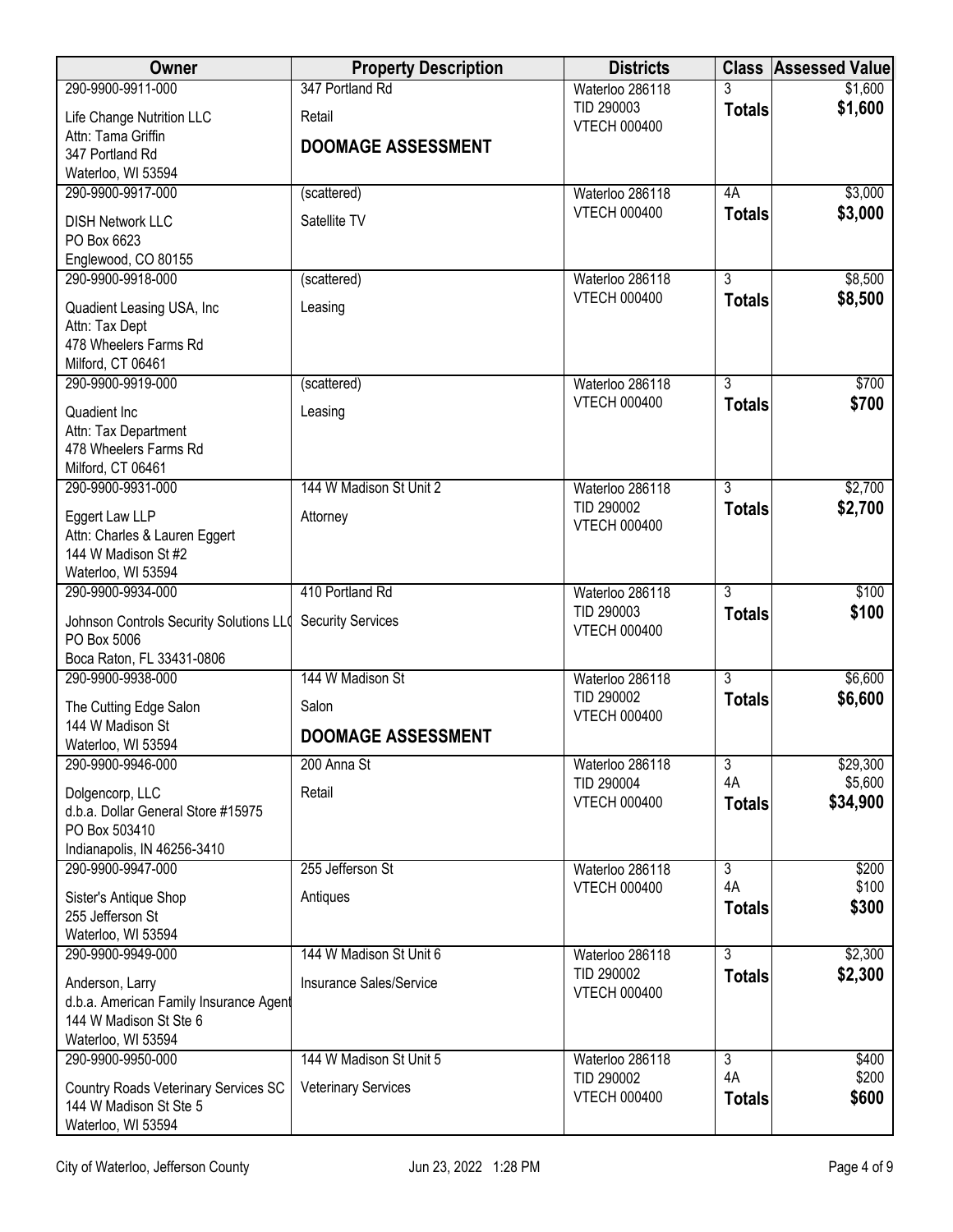| Owner                                              | <b>Property Description</b> | <b>Districts</b>              |                | <b>Class Assessed Value</b> |
|----------------------------------------------------|-----------------------------|-------------------------------|----------------|-----------------------------|
| 290-9900-9951-000                                  | 217 N Monroe St             | Waterloo 286118               | 3              | \$54,200                    |
| Monroe Street Apartments, LLC                      | Rentals                     | TID 290002                    | 4A             | \$4,700                     |
| d.b.a. Movin' Out Inc                              |                             | <b>VTECH 000400</b>           | <b>Totals</b>  | \$58,900                    |
| 902 Royster Oaks Dr                                | <b>DOOMAGE ASSESSMENT</b>   |                               |                |                             |
| Madison, WI 53714                                  |                             |                               |                |                             |
| 290-9900-9953-000                                  | 200 Anna St                 | Waterloo 286118               | $\overline{3}$ | \$400                       |
| American Greetings Corporation                     | Wholesale                   | TID 290004                    | <b>Totals</b>  | \$400                       |
| Attn: Tax Department                               |                             | <b>VTECH 000400</b>           |                |                             |
| One American Blvd                                  |                             |                               |                |                             |
| Cleveland, OH 44145                                |                             |                               |                |                             |
| 290-9900-9954-000                                  | 111 Anna St                 | Waterloo 286118               | 3              | \$2,100                     |
| <b>Watertown Physician Practices</b>               | <b>Medical Services</b>     | <b>VTECH 000400</b>           | 4A             | \$1,900                     |
| d.b.a. Waterloo Clinic                             |                             |                               | <b>Totals</b>  | \$4,000                     |
| 1400 Metcalf Ave                                   |                             |                               |                |                             |
| Overland Park, KS 66223                            |                             |                               |                |                             |
| 290-9900-9955-000                                  | 161 Goehl Rd                | Waterloo 286118               | $\overline{3}$ | \$3,800                     |
| Watertown Medical Center, LLC                      | Assissted Living            | <b>VTECH 000400</b>           | 4A             | \$400                       |
| d.b.a. Highland House Waterloo                     |                             |                               | <b>Totals</b>  | \$4,200                     |
| 1440 Metcalf Ave                                   |                             |                               |                |                             |
| Overland Park, KS 66223-2989                       |                             |                               |                |                             |
| 290-9900-9962-000                                  | 575 W Madison St Unit 101   | Waterloo 286118               | $\overline{3}$ | \$13,200                    |
|                                                    | Software                    | TID 290002                    | 4A             | \$3,800                     |
| <b>Trek Retail Corporation</b><br>801 W Madison St |                             | <b>VTECH 000400</b>           | <b>Totals</b>  | \$17,000                    |
| Waterloo, WI 53594                                 | <b>DOOMAGE ASSESSMENT</b>   |                               |                |                             |
| 290-9900-9963-000                                  | 422 W Madison St            | Waterloo 286118               | $\overline{3}$ | \$400                       |
|                                                    |                             | <b>VTECH 000400</b>           | 4A             | \$400                       |
| Rowe/Ehmann Painting & Photography<br>Studio       | Art Studio                  |                               | <b>Totals</b>  | \$800                       |
| 422 W Madison St                                   | <b>DOOMAGE ASSESSMENT</b>   |                               |                |                             |
| Waterloo, WI 53594                                 |                             |                               |                |                             |
| 290-9900-9964-000                                  | 801 W Madison St            | Waterloo 286118               | $\overline{3}$ | \$22,200                    |
|                                                    |                             | <b>VTECH 000400</b>           | 4A             | \$1,200                     |
| <b>Trek Retail Corporation</b><br>801 W Madison St | Software                    |                               | <b>Totals</b>  | \$23,400                    |
| Waterloo, WI 53594                                 |                             |                               |                |                             |
| 290-9900-9966-000                                  | 760 W Clarkson Rd           | Waterloo 286118               | 4A             | \$28,400                    |
|                                                    |                             | <b>VTECH 000400</b>           | <b>Totals</b>  | \$28,400                    |
| Spectrasite Communications Inc                     | Tower                       |                               |                |                             |
| PO Box 723597                                      |                             |                               |                |                             |
| Atlanta, GA 31139-0431                             | 806 N Monroe St             |                               | $\overline{3}$ |                             |
| 290-9900-9968-000                                  |                             | Waterloo 286118<br>TID 290004 | 4A             | \$7,500<br>\$9,700          |
| Hometown Pharmacy                                  | Pharmacy                    | <b>VTECH 000400</b>           | <b>Totals</b>  | \$17,200                    |
| Attn: Dan Strause                                  |                             |                               |                |                             |
| 333 Lowville Rd                                    |                             |                               |                |                             |
| Rio, WI 53960                                      |                             |                               |                |                             |
| 290-9900-9970-000                                  | 120 E Madison St            | Waterloo 286118<br>TID 290002 | $\overline{3}$ | \$2,400                     |
| MT Bar, LLC                                        | Bar                         | <b>VTECH 000400</b>           | <b>Totals</b>  | \$2,400                     |
| Attn: Tammy McIntosh                               | <b>DOOMAGE ASSESSMENT</b>   |                               |                |                             |
| 120 E Madison St                                   |                             |                               |                |                             |
| Waterloo, WI 53594-1237                            |                             |                               |                |                             |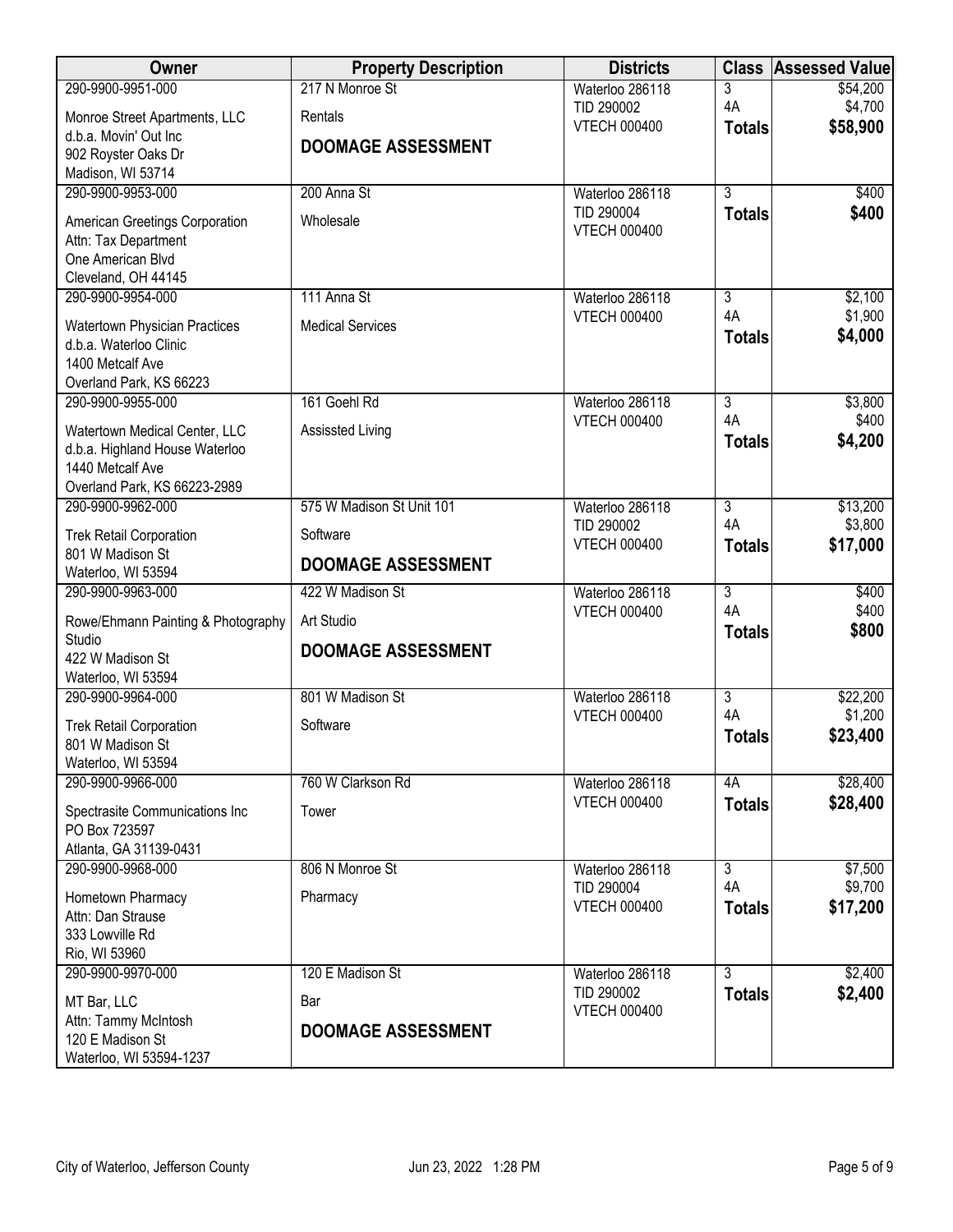| Owner                                  | <b>Property Description</b> | <b>Districts</b>                       | <b>Class</b>   | <b>Assessed Value</b> |
|----------------------------------------|-----------------------------|----------------------------------------|----------------|-----------------------|
| 290-9900-9972-000                      | (scattered)                 | Waterloo 286118                        | 4A             | \$200                 |
| Amerigas Propane LP                    | Retail                      | <b>VTECH 000400</b>                    | <b>Totals</b>  | \$200                 |
| <b>PO Box 798</b>                      |                             |                                        |                |                       |
| Valley Forge, PA 19482                 |                             |                                        |                |                       |
| 290-9900-9974-000                      | 125 W Madison St            | Waterloo 286118<br>TID 290002          | $\overline{3}$ | \$1,100               |
| GreatAmerica Financial Services Corp   | Leasing                     | <b>VTECH 000400</b>                    | <b>Totals</b>  | \$1,100               |
| 625 First St SE Ste 800                |                             |                                        |                |                       |
| Cedar Rapids, IA 52401                 |                             |                                        |                |                       |
| 290-9900-9976-000                      | 300 W Madison St            | Waterloo 286118<br><b>VTECH 000400</b> | $\overline{3}$ | \$500                 |
| NuCO2 Supply LLC                       | Leasing                     |                                        | <b>Totals</b>  | \$500                 |
| Attn: Tax Dept                         |                             |                                        |                |                       |
| 10 Riverivew Dr                        |                             |                                        |                |                       |
| Danburty, CT 06810                     |                             |                                        |                |                       |
| 290-9900-9978-000                      | (scattered)                 | Waterloo 286118<br><b>VTECH 000400</b> | $\overline{3}$ | \$400                 |
| Praxair Distribution Inc               | Tanks/Cylinders             |                                        | <b>Totals</b>  | \$400                 |
| Attn: Tax Dept                         |                             |                                        |                |                       |
| 10 Riverview Dr                        |                             |                                        |                |                       |
| Danbury, CT 06810<br>290-9900-9980-000 | 200 Anna St                 |                                        | 4A             | \$300                 |
|                                        |                             | Waterloo 286118<br>TID 290004          | <b>Totals</b>  | \$300                 |
| Redbox Automated Retail LLC            | <b>DVD/Games Rental</b>     | <b>VTECH 000400</b>                    |                |                       |
| PO Box 72210                           |                             |                                        |                |                       |
| Phoenix, AZ 85050                      |                             |                                        |                |                       |
| 290-9900-9981-000                      | 200 Anna St                 | Waterloo 286118<br>TID 290004          | $\overline{3}$ | \$400                 |
| The American Bottling Company          | <b>Beverages</b>            | <b>VTECH 000400</b>                    | <b>Totals</b>  | \$400                 |
| PO Box 1925                            |                             |                                        |                |                       |
| Frisco, TX 75034                       |                             |                                        |                |                       |
| 290-9900-9982-000                      | 127 E Madison St            | Waterloo 286118                        | $\overline{3}$ | \$1,300               |
| Wabasha Leasing LLC                    | Leasing                     | TID 290002<br><b>VTECH 000400</b>      | <b>Totals</b>  | \$1,300               |
| PO Box 80615                           |                             |                                        |                |                       |
| Indianapolis, IN 46280                 |                             |                                        |                |                       |
| 290-9900-9985-000                      | 123 S Monroe St             | Waterloo 286118                        | 3              | \$8,500               |
| Community Hall 1926, LLC               |                             | TID 290002                             | <b>Totals</b>  | \$8,500               |
| 123 S Monroe                           |                             | <b>VTECH 000400</b>                    |                |                       |
| Waterloo, WI 53594                     | <b>DOOMAGE ASSESSMENT</b>   |                                        |                |                       |
| 290-9900-9986-000                      | 1003 N Monroe St            | Waterloo 286118                        | $\overline{3}$ | \$17,400              |
| Paradiddle's Cafe                      | Restaurant                  | TID 290004                             | 4A             | \$1,900               |
| N2895 County Rd D                      | <b>DOOMAGE ASSESSMENT</b>   | <b>VTECH 000400</b>                    | <b>Totals</b>  | \$19,300              |
| Jefferson, WI 53549                    |                             |                                        |                |                       |
| 290-9900-9988-000                      | 336 Portland Rd             | Waterloo 286118                        | $\overline{3}$ | \$200                 |
| Farmer Bros Co                         | Wholesale                   | <b>VTECH 000400</b>                    | <b>Totals</b>  | \$200                 |
| Attn: Tax Dept                         |                             |                                        |                |                       |
| 1912 Farmer Brothers Dr                |                             |                                        |                |                       |
| Northlake, TX 76262                    |                             |                                        |                |                       |
| 290-9900-9989-000                      | 104 E Madison St            | Waterloo 286118                        | $\overline{3}$ | \$100                 |
| Intermex Wire Transfer LLC             | Wire transfer services      | TID 290002                             | <b>Totals</b>  | \$100                 |
| 9480 S Dixie Highway                   |                             | <b>VTECH 000400</b>                    |                |                       |
| Miami, FL 33156                        |                             |                                        |                |                       |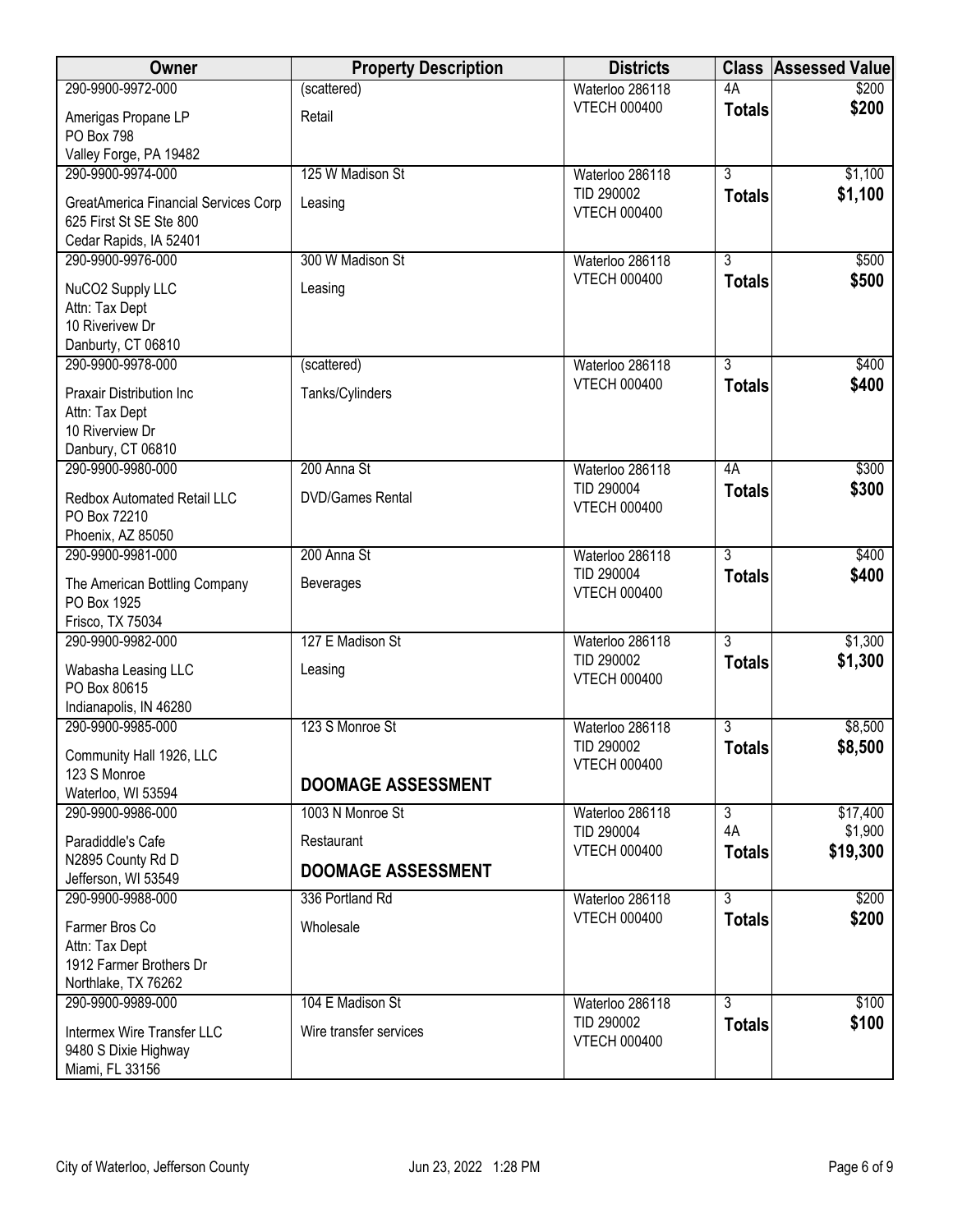| <b>Owner</b>                                          | <b>Property Description</b> | <b>Districts</b>                       | <b>Class</b>                    | <b>Assessed Value</b> |
|-------------------------------------------------------|-----------------------------|----------------------------------------|---------------------------------|-----------------------|
| 290-9900-9990-000                                     | 477 W Madison St            | Waterloo 286118                        | 3                               | \$58,500              |
| APARA Care Inc                                        | <b>RCAC Senior Living</b>   | TID 290002<br><b>VTECH 000400</b>      | 4A<br><b>Totals</b>             | \$200<br>\$58,700     |
| d.b.a. Riverwalk Senior Living                        |                             |                                        |                                 |                       |
| 7601 Ganser Way Ste 200<br>Madison, WI 53719          |                             |                                        |                                 |                       |
| 290-9901-0101-000                                     | 122 S Monroe St             | Waterloo 286118                        | $\overline{3}$                  | \$2,500               |
| Monroe Street Pizza                                   | Restaurant                  | TID 290002                             | <b>Totals</b>                   | \$2,500               |
| 122 S Monroe St                                       |                             | <b>VTECH 000400</b>                    |                                 |                       |
| Waterloo, WI 53594                                    | <b>DOOMAGE ASSESSMENT</b>   |                                        |                                 |                       |
| 290-9901-0102-000                                     | (scattered)                 | Waterloo 286118<br><b>VTECH 000400</b> | $\overline{3}$                  | \$2,000<br>\$2,000    |
| Great Lakes Coca-Cola Distribution LLC                | Beverages                   |                                        | <b>Totals</b>                   |                       |
| Attn: Reyes Holdings LLC<br>6250 N River Rd #9000     |                             |                                        |                                 |                       |
| Rosemont, IL 60018                                    |                             |                                        |                                 |                       |
| 290-9901-0103-000                                     | 151 W Madison St            | Waterloo 286118                        | $\overline{3}$                  | \$2,700               |
| Utech Home Construction LLC                           | Retail                      | TID 290002                             | 4A                              | \$100                 |
| Attn: Thomas Hotmar                                   |                             | <b>VTECH 000400</b>                    | <b>Totals</b>                   | \$2,800               |
| 151 W Madison St<br>Waterloo, WI 53594                |                             |                                        |                                 |                       |
| 290-9901-0104-000                                     | 703 W Madison St            | Waterloo 286118                        | $\overline{3}$                  | \$2,200               |
|                                                       | Leasing                     | <b>VTECH 000400</b>                    | <b>Totals</b>                   | \$2,200               |
| Pitney Bowes Global Financial Services<br><b>LLC</b>  |                             |                                        |                                 |                       |
| 600 N Westshore Blvd                                  |                             |                                        |                                 |                       |
| Suite 810                                             |                             |                                        |                                 |                       |
| Tampa, FL 33609<br>290-9901-0105-000                  | (scattered)                 | Waterloo 286118                        | $\overline{3}$                  | \$500                 |
|                                                       |                             | <b>VTECH 000400</b>                    | <b>Totals</b>                   | \$500                 |
| Baxter Healthcare Corp<br>PO Box 4900                 | Leasing                     |                                        |                                 |                       |
| Dept 313                                              |                             |                                        |                                 |                       |
| Scottsdale, AZ 85261-4900                             |                             |                                        |                                 |                       |
| 290-9901-0204-000                                     | 740 Pierce St               | Waterloo 286118<br><b>VTECH 000400</b> | $\overline{3}$<br><b>Totals</b> | \$500<br>\$500        |
| Applied Surface Technologies, LLC                     | <b>Product Distribution</b> |                                        |                                 |                       |
| Attn: Sean Lanigan<br>740 Pierce St                   |                             |                                        |                                 |                       |
| Waterloo, WI 53594                                    |                             |                                        |                                 |                       |
| 290-9901-0205-000                                     | 597 Harrison St             | Waterloo 286118                        | 4A                              | \$200                 |
| <b>Cotting Consulting</b>                             | Consulting                  | <b>VTECH 000400</b>                    | <b>Totals</b>                   | \$200                 |
| Attn: Laura Cotting                                   |                             |                                        |                                 |                       |
| 597 Harrison St<br>Waterloo, WI 53594                 |                             |                                        |                                 |                       |
| 290-9901-0207-000                                     | 144 W Madison St            | Waterloo 286118                        | 4A                              | \$200                 |
| Forever Young Hair Salon                              | Salon                       | TID 290002                             | <b>Totals</b>                   | \$200                 |
| Attn: Kaukl, Sarah                                    |                             | <b>VTECH 000400</b>                    |                                 |                       |
| 144 W Madison St                                      | <b>DOOMAGE ASSESSMENT</b>   |                                        |                                 |                       |
| Waterloo, WI 53594-1124<br>290-9901-0210-000          | 173 Washington St           | Waterloo 286118                        | $\overline{3}$                  | \$100                 |
|                                                       |                             | <b>VTECH 000400</b>                    | <b>Totals</b>                   | \$100                 |
| Jami J Forman Acupuncture, LLC<br>173 S Washington St | Acupuncture                 |                                        |                                 |                       |
| Waterloo, WI 53594                                    |                             |                                        |                                 |                       |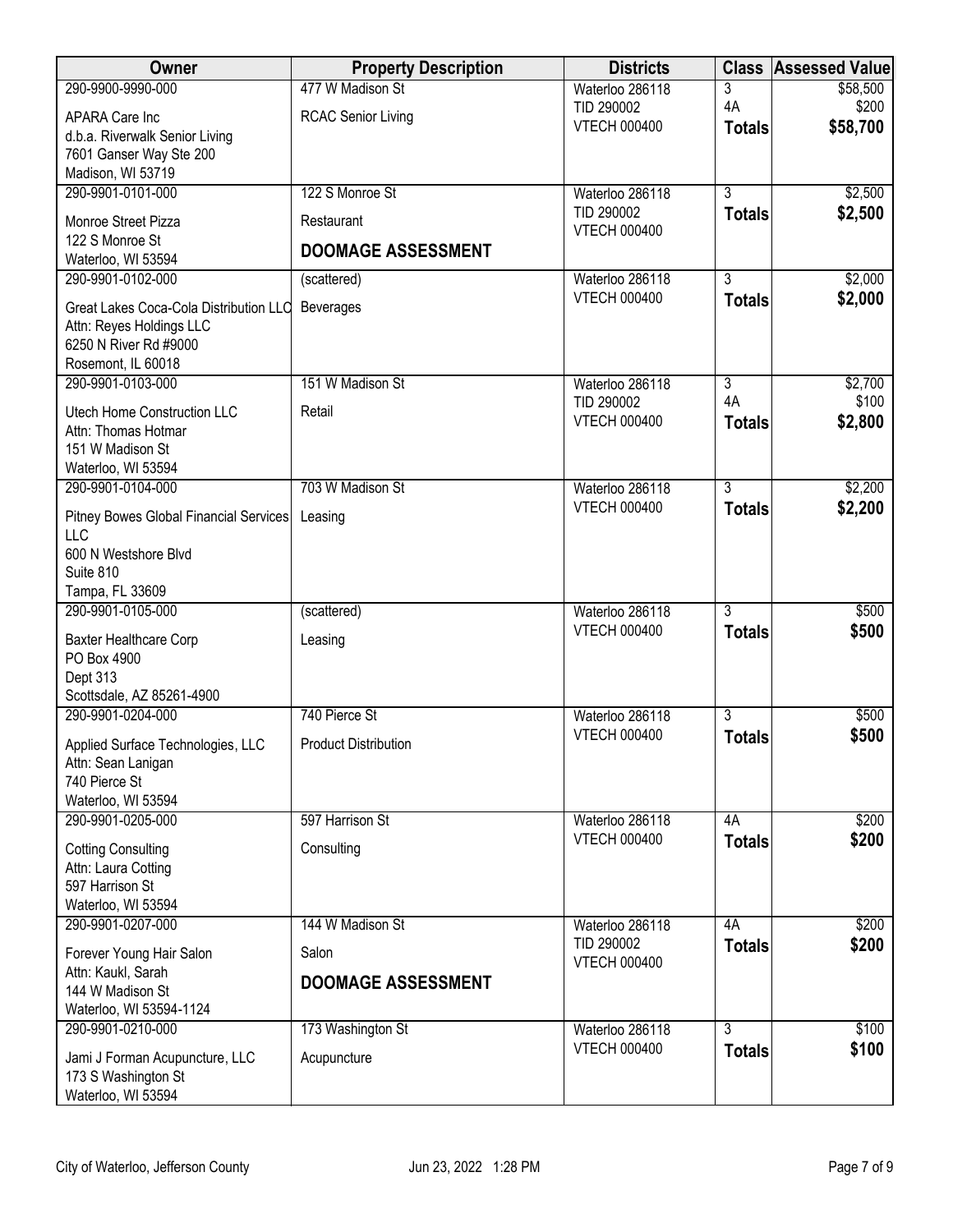| Owner                                                               | <b>Property Description</b>  | <b>Districts</b>    |                | <b>Class Assessed Value</b> |
|---------------------------------------------------------------------|------------------------------|---------------------|----------------|-----------------------------|
| 290-9901-0216-000                                                   | 740 Pierce St                | Waterloo 286118     |                | \$1,600                     |
| Modico US Corp                                                      | <b>Stamp Distribution</b>    | <b>VTECH 000400</b> | <b>Totals</b>  | \$1,600                     |
| Attn: Celesta/Sean Lanigan                                          |                              |                     |                |                             |
| 740 Pierce St                                                       | <b>DOOMAGE ASSESSMENT</b>    |                     |                |                             |
| Waterloo, WI 53594                                                  |                              |                     |                |                             |
| 290-9901-0224-000                                                   | 121 S Monroe St              | Waterloo 286118     | $\overline{3}$ | \$1,300                     |
| Deegan, Jeff & Valerie                                              | <b>Event Center</b>          | TID 290002          | <b>Totals</b>  | \$1,300                     |
| 121 S Monroe St                                                     |                              | <b>VTECH 000400</b> |                |                             |
| Waterloo, WI 53594                                                  | <b>DOOMAGE ASSESSMENT</b>    |                     |                |                             |
| 290-9901-1001-000                                                   | 318 E Polk St                | Waterloo 286118     | 4A             | \$200                       |
|                                                                     |                              | <b>VTECH 000400</b> | <b>Totals</b>  | \$200                       |
| Reykdal, Lowell L                                                   |                              |                     |                |                             |
| Attn: Lowell L Reykdal<br>801 Highland Ave                          |                              |                     |                |                             |
| Watertown, WI 53594                                                 |                              |                     |                |                             |
| 290-9901-1003-000                                                   | 326 Portland Rd              | Waterloo 286118     | $\overline{3}$ | \$9,700                     |
|                                                                     |                              | <b>VTECH 000400</b> | 4A             | \$3,000                     |
| Motor Parts and Equipment Corp                                      | Retail                       |                     | <b>Totals</b>  | \$12,700                    |
| d.b.a. Napa Auto Parts                                              |                              |                     |                |                             |
| 1670 Northrock Ct<br>Rockford, IL 61103                             |                              |                     |                |                             |
| 290-9901-2200-000                                                   | 606 E Madison St             | Waterloo 286118     | $\overline{3}$ | \$3,300                     |
|                                                                     |                              | <b>VTECH 000400</b> |                | \$3,300                     |
| K & B Auto Service LLC                                              | Auto Services                |                     | <b>Totals</b>  |                             |
| 606 E Madison St                                                    | <b>DOOMAGE ASSESSMENT</b>    |                     |                |                             |
| Waterloo, WI 53594                                                  |                              |                     |                |                             |
| 290-9901-2600-000                                                   | 300 W Madison St             | Waterloo 286118     | $\overline{3}$ | \$4,900                     |
| Waterloo Subway                                                     | Restaurant                   | <b>VTECH 000400</b> | <b>Totals</b>  | \$4,900                     |
| Attn: Bret Smalisa                                                  |                              |                     |                |                             |
| 7935 Almor Dr                                                       |                              |                     |                |                             |
| Verona, WI 53593                                                    |                              |                     |                |                             |
| 290-9901-2800-000                                                   | 130 E Madison St             | Waterloo 286118     | $\overline{3}$ | \$100                       |
| Hurley Computer LLC                                                 | Sales & Service              | TID 290002          | <b>Totals</b>  | \$100                       |
| 130 E Madison St                                                    |                              | <b>VTECH 000400</b> |                |                             |
| Waterloo, WI 53594                                                  | <b>DOOMAGE ASSESSMENT</b>    |                     |                |                             |
| 290-9901-3400-000                                                   | (scattered)                  | Waterloo 286118     | 4A             | \$5,400                     |
|                                                                     | <b>Waste Collection</b>      | <b>VTECH 000400</b> | <b>Totals</b>  | \$5,400                     |
| Waste Management of Wisconsin, Inc<br>Attn: Marvin F Poer & Company |                              |                     |                |                             |
| PO Box 802206                                                       |                              |                     |                |                             |
| Dallas, TX 75380-2206                                               |                              |                     |                |                             |
| 290-9901-4000-000                                                   | 100 E Madison St             | Waterloo 286118     | 3              | \$5,100                     |
|                                                                     |                              | TID 290002          | 4A             | \$500                       |
| Waterloo Chiropractic                                               | <b>Chiropractic Services</b> | <b>VTECH 000400</b> | <b>Totals</b>  | \$5,600                     |
| Attn: Tyler Schneekloth, DC<br>100 E Madison St                     |                              |                     |                |                             |
| Waterloo, WI 53594                                                  |                              |                     |                |                             |
| 290-9901-5200-000                                                   | (scattered)                  | Waterloo 286118     | $\overline{3}$ | \$1,900                     |
|                                                                     |                              | <b>VTECH 000400</b> | <b>Totals</b>  | \$1,900                     |
| DirecTV, LLC                                                        | Satellite TV                 |                     |                |                             |
| Attn: Kroll LLC                                                     |                              |                     |                |                             |
| PO Box 2789                                                         |                              |                     |                |                             |
| Addison, TX 75001                                                   |                              |                     |                |                             |